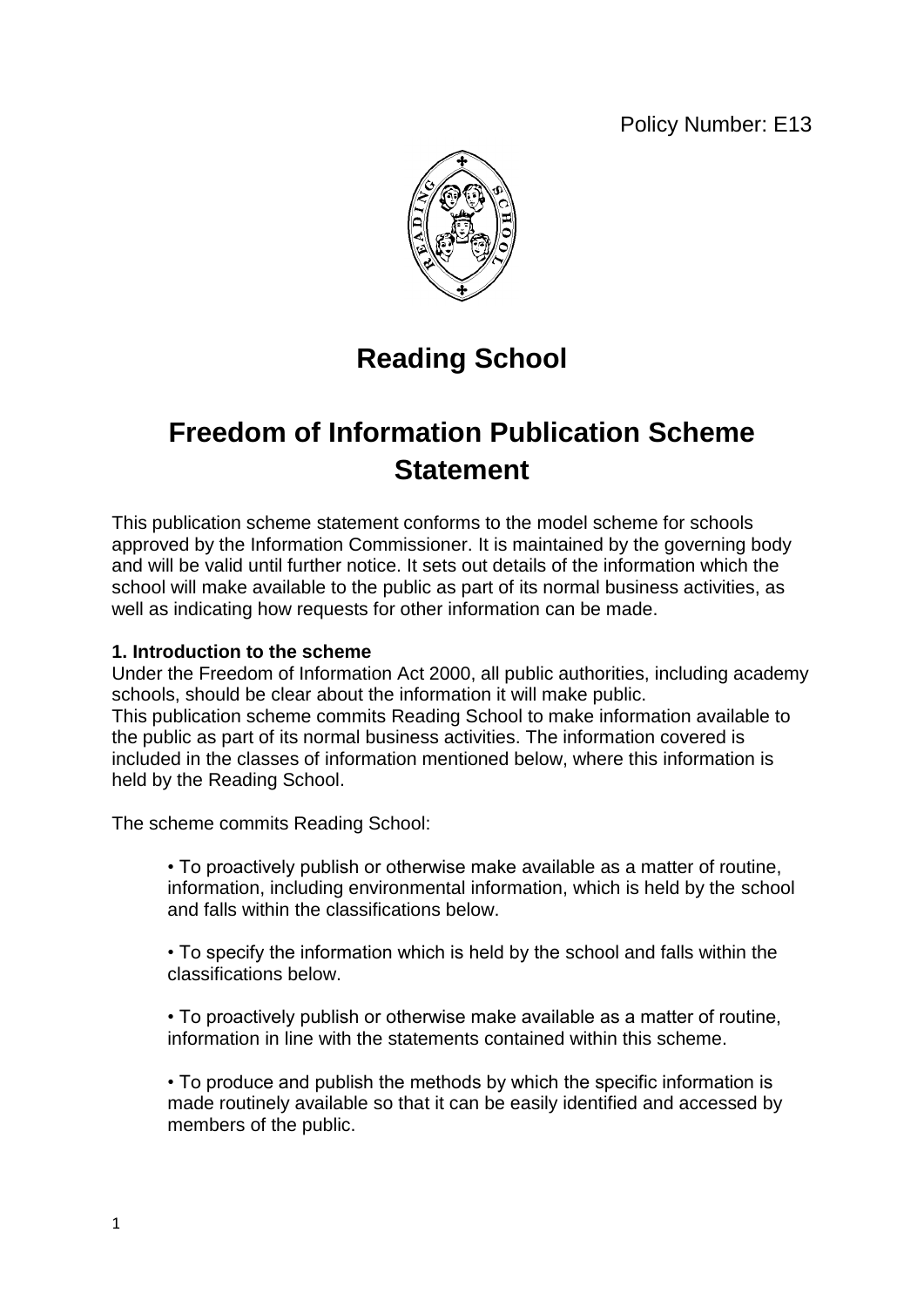• To review and update on a regular basis the information the school makes available under this scheme.

• To produce a schedule of any fees charged for access to information which is made proactively available.

• To make this publication scheme available to the public.

## **2. Classes of Information Published**

This publication scheme gives guidance to the information the school currently publishes. This is split into six categories of information known as classes:

## *a. Who we are and what we do?*

Organisational information, locations and contacts, constitutional and legal governance.

## *b. What we spend and how we spend it*

Financial information relating to projected and actual income and expenditure, tendering, procurement and contracts.

## *c. What our priorities are and how we are doing*

Strategy and performance information, plans, assessments, inspections and reviews.

## *d. How we make decisions*

Policy proposals and decisions. Decision making processes, internal criteria and procedures, consultations.

### *e. Our policies and procedures*

Current written protocols for delivering our functions and responsibilities.

## *f. Lists and Registers*

Information held in registers required by law and other lists and registers relating to the functions of the school.

### *g. The services we offer*

Advice and guidance, booklets and leaflets, transactions and media releases. A description of the services offered.

More detail of the information published under each of these classes (other than g.) is set out in the appendix to this statement.

The classes of information will not generally include:

• Information the disclosure of which is prevented by law, or exempt under the Freedom of Information Act, or is otherwise properly considered to be protected from disclosure.

• Information in draft form.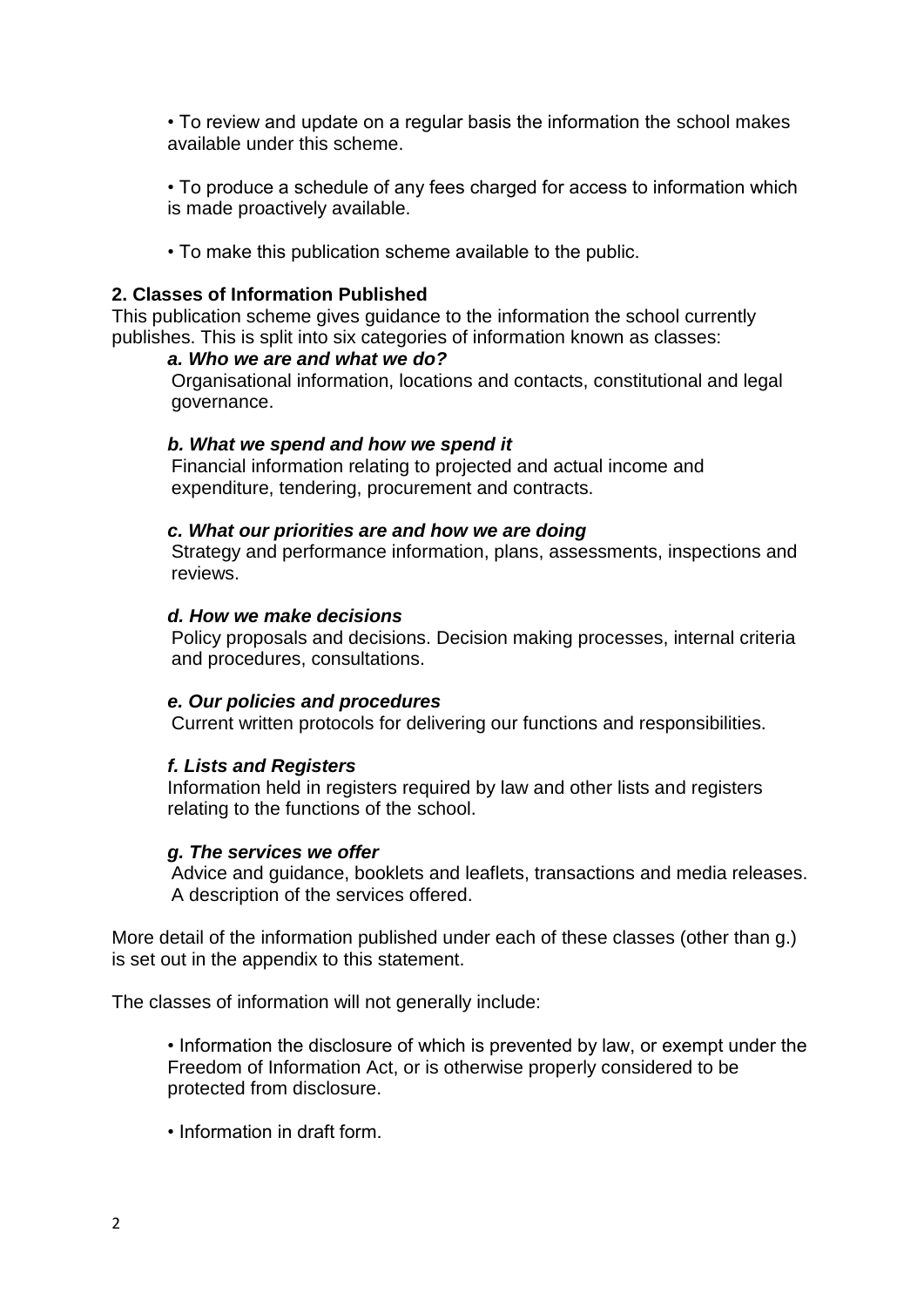• Information that is no longer readily available as it is contained in files that have been placed in archive storage, or is difficult to access for similar reasons.

## **3. The method by which information published under this scheme will be made available**

The school will indicate clearly to the public what information is covered by this scheme and how it can be obtained.

Where it is within the capability of Reading School, information will be provided or made accessible on our website. Where it is impracticable to make information available or accessible on the website, or when an individual does not wish to access the information by the website the school will indicate how information can be obtained by other means and provide it by those means.

In exceptional circumstances some information may be available only by viewing in person. Where this manner is specified, contact details will be provided. An appointment to view the information will be arranged within a reasonable timescale.

Information will be provided in the language in which it is held or in such other language that is legally required. Where the school is legally required to translate any information, it will do so.

Obligations under equalities legislation and any other legislation to provide information in other forms and formats will be adhered to when providing information in accordance with this scheme.

## **4. Charges which may be made for information published under this scheme**

The purpose of this scheme is to make the maximum amount of information readily available at minimum inconvenience and cost to the public. Any charges made by the school for routinely published material will be justified and transparent and kept to a minimum.

Material which is published and accessed through the school's website will be provided free of charge. Single copies of information covered in this information scheme will generally be provided free, unless large volumes of photocopying or printing are involved, or large postage costs or the request is for a priced item such as a publication or video.

Charges may be made for information subject to a charging regime specified by Parliament.

Charges may be made for actual disbursements incurred such as:

- photocopying
- postage and packaging
- the costs directly incurred as a result of viewing information

Charges may also be made for information provided under this scheme where they are legally authorised, they are in all the circumstances, including the general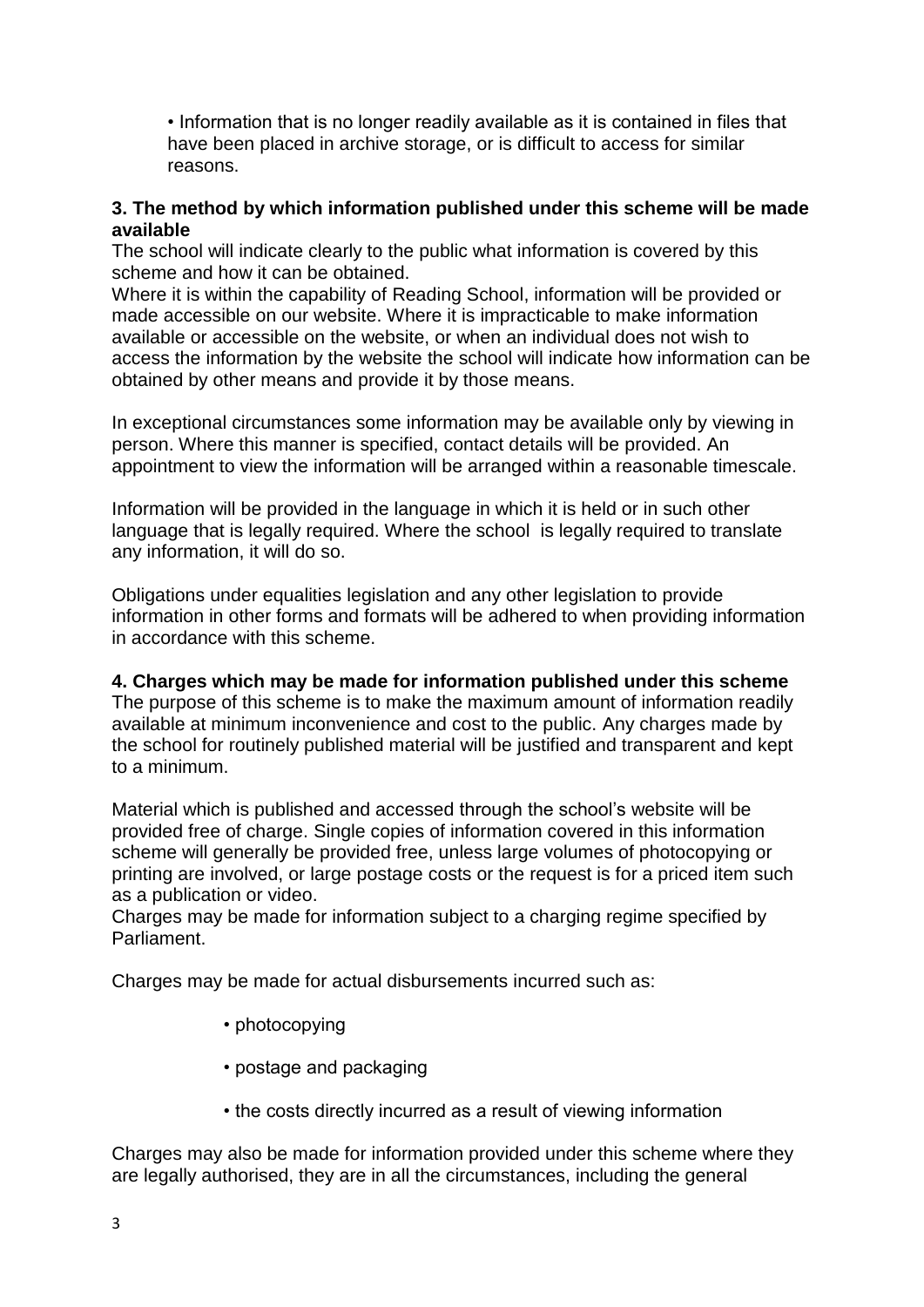principles of the right of access to information held by public authorities, justified and are in accordance with a published schedule or schedules of fees which is readily available to the public.

If a charge is to be made, confirmation of the payment due will be given before the information is provided. Payment may be requested prior to provision of the information.

## **5. How to request information**

## *a. For information included in the publication scheme*

Paper copies of the information set out in school's publication scheme can be obtained, where appropriate, by visiting the school's website, [www.reading](http://www.reading-school.co.uk/)[school.co.uk](http://www.reading-school.co.uk/), or by can be requested by telephone, e-mail, fax, or letter. Contact details are set out below:

E-mail: [headspa@reading-school.co.uk](mailto:headspa@reading-school.co.uk)

Telephone: 0118 901 5600

Fax: 0118 935 2755

Contact name and address: The Headmaster Reading School Erleigh Road Reading RG1 5LW

To help us process your requests more quickly, any correspondence should be clearly marked "**Publication Scheme Request"**.

### *b. For information not included in the publication scheme*

Information held by the school that is not published under this scheme can be requested, and the school will consider providing the information requested in accordance with the provisions of the Freedom of Information Act.

The Governing Body has delegated to the Headmaster the day-to-day responsibility for the school's freedom of information policy, and the provision of advice, guidance, publicity and interpretation of that policy.

Accordingly, any request for information not set out in the publication scheme should be made **in writing** to:

The Headmaster Reading School Erleigh Road Reading RG1 5LW

To help us process any request more quickly, any correspondence should be clearly marked "**Freedom of Information Request"**.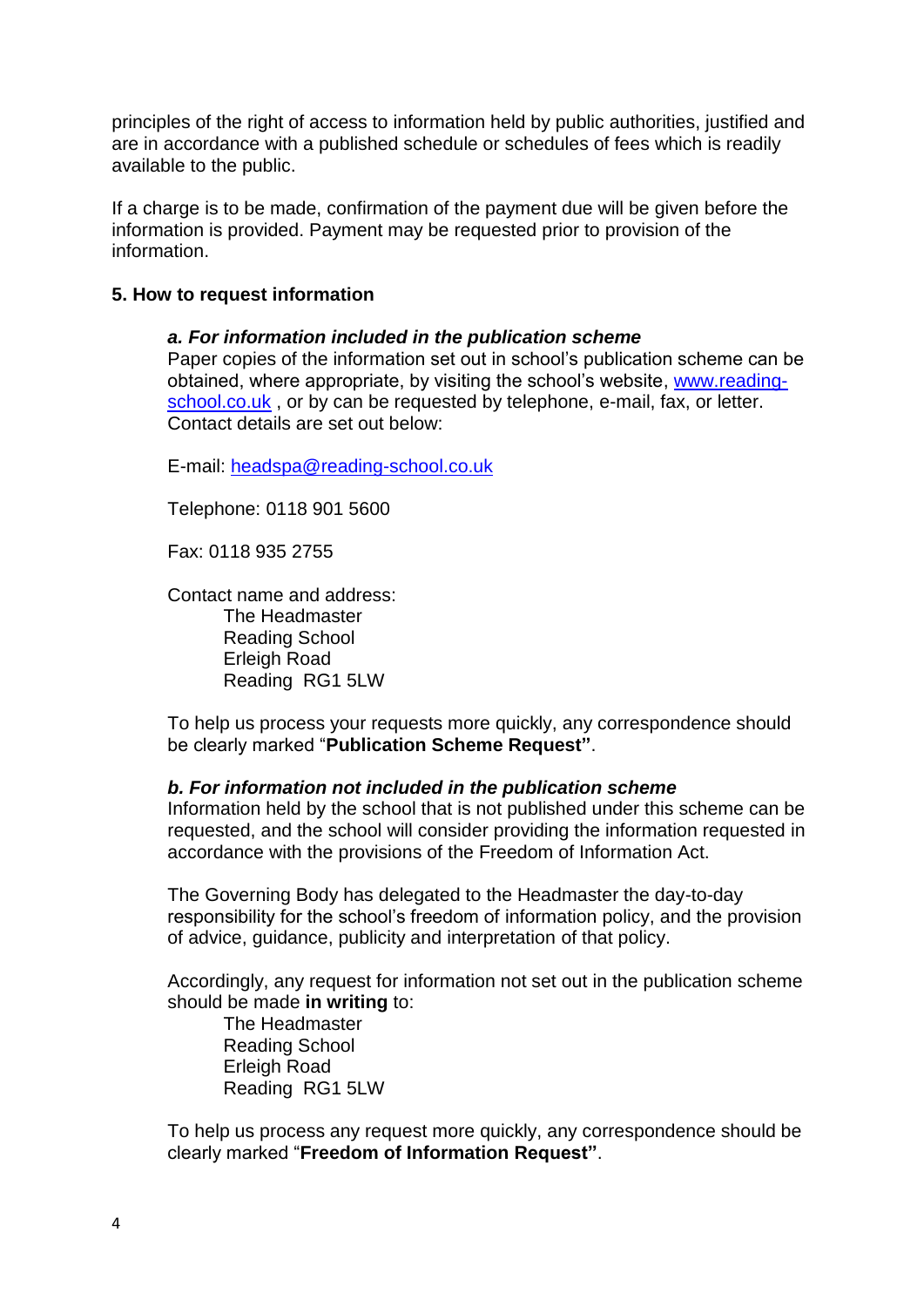## **6. Feedback and Complaints**

We welcome any comments or suggestions you may have about the scheme. If you want to make any comments about this publication scheme or if you require further assistance or wish to make a complaint, then this should be addressed in the first instance to:

The Chair of Governors, Reading School, Erleigh Road, Reading RG1 5LW

or alternatively, by e-mail to the clerk to the governing body : [govsclerk@reading](mailto:govsclerk@reading-school.co.uk)[school.co.uk](mailto:govsclerk@reading-school.co.uk)

If you are not satisfied with the assistance that you get or the school has not been able to resolve your complaint and you feel that a formal complaint needs to be made, then this should be addressed to the Information Commissioner"s Office. This is the organisation that ensures compliance with the Freedom of Information Act 2000 and that deals with formal complaints. They can be contacted at

The Information Commissioner, Wycliffe House, Water Lane, Wilmslow, Cheshire SK9 5AF

Enquiry/Information Line: 01625 545 700

Website: www.informationcommissioner.gov.uk.

*Approved by: EXPC Committee Date: 29 November 2021 Due for review: November 2023*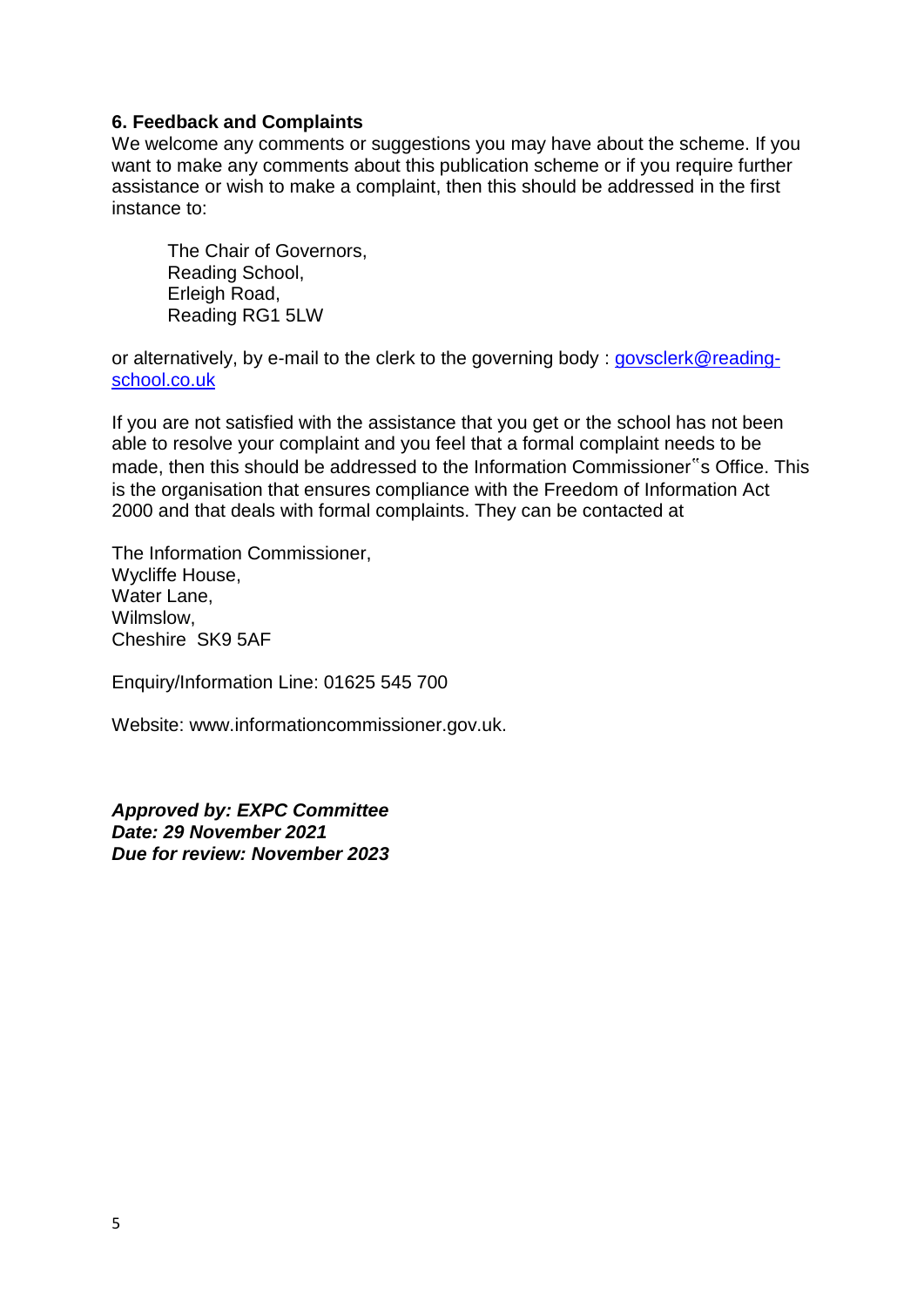## **Freedom of Information – a guide to information available from Reading School under its publication scheme**

Information marked **\*\*** is published on the school's website: [www.reading-school.co.uk](http://www.reading-school.co.uk/) , or may be accessed via the school's website (links to other sites). All information will be current information only, unless otherwise indicated.

**a. Who we are and what we do**

Academy Funding Agreement **\*\***

School staff and structure – names of key personnel

Governing body – names and details of the governors and the basis of their appointment **\*\***

School session times, term dates and holidays **\*\***

Location and contact information – address, telephone numbers etc **\*\***

Contact details for the Headmasterl and the Governing Body **\*\***

School Prospectus **\*\***

School Session times and term dates **\*\***

GCSE, AS and A level results **\*\***

**b. What we spend and how we spend it**

Annual budget plan and financial statements (current and the previous two years financial years)

Capital funding – details of capital funding allocated to the school along with information on related building projects and other capital projects

Additional funding – Income generation schemes and other sources of funding.

Procurement and contracts – details of procedures used for the acquisition of goods and services. Details of contracts that have gone through a formal tendering process.

Pay and grading structure

Pay policy – a statement of the school's policy on procedures regarding teachers' pay.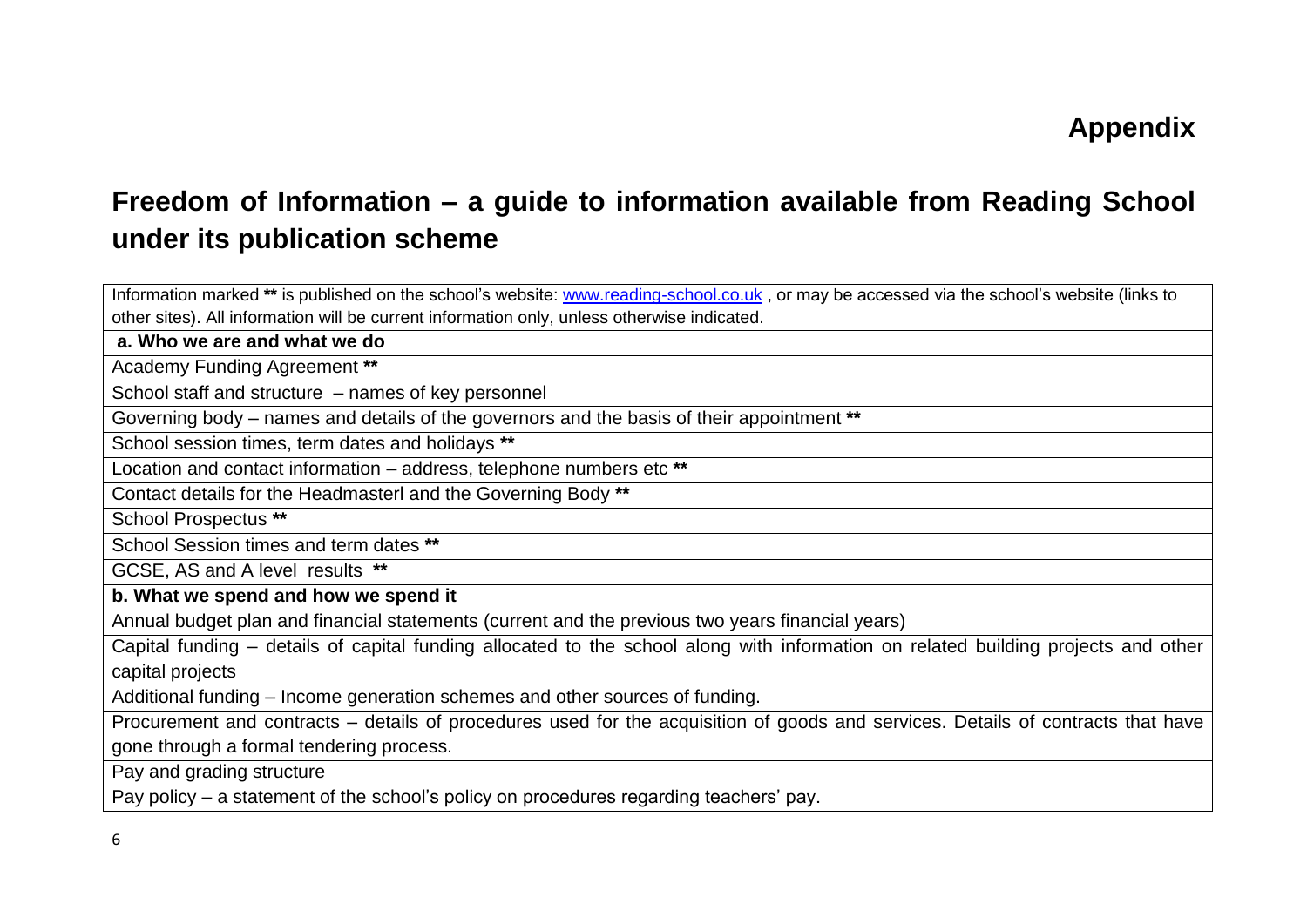Information marked **\*\*** is published on the school's website: [www.reading-school.co.uk](http://www.reading-school.co.uk/) , or may be accessed via the school's website (links to other sites). All information will be current information only, unless otherwise indicated.

## **c. What our priorities are and how we are doing**

Government supplied performance data **\*\***

OFSTED report – summary and full report **\*\***

Performance management information **\*\***

The school's future plans **\*\*** 

Child protection – policies and procedures on safeguarding and promoting the welfare of children **\*\***

Pupil premium funding and how it is used

## **d. How we make decisions**

Admissions policies - arrangements and procedures and right of appeal (current **\*\*** and previous three years)

Governing body meeting agendas, papers and minutes (current and previous three years, other than information that is properly considered to be private.).

## **e. Our policies and procedures**

School policies including:

- Health and Safety and risk assessment policies
- Fire safety policy
- Accident and incident reporting
- Complaints procedure **\*\***
- Staff conduct policy
- Discipline and grievance policies
- Staffing structure implementation plan
- Staff recruitment policies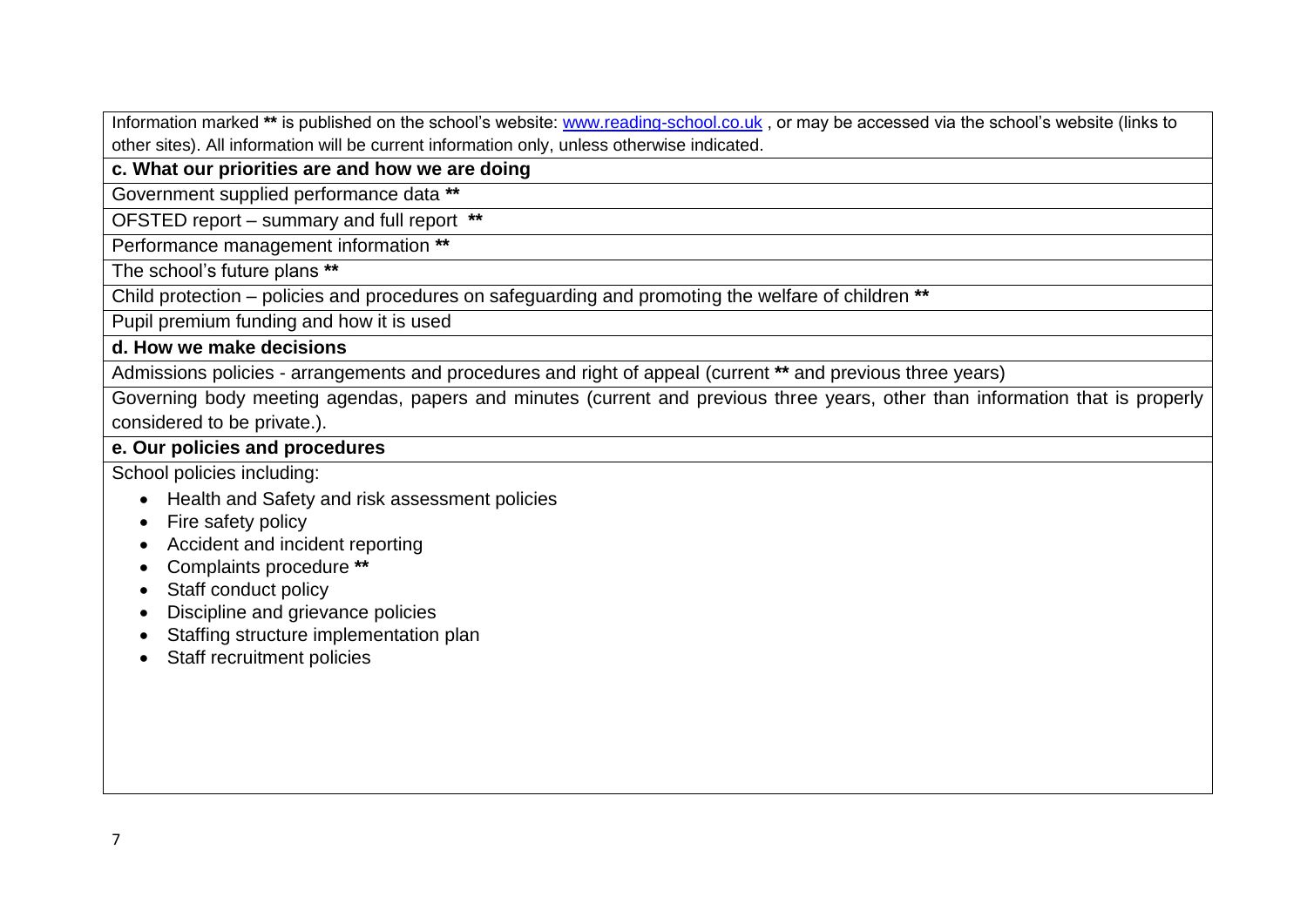Information marked **\*\*** is published on the school's website: [www.reading-school.co.uk](http://www.reading-school.co.uk/) , or may be accessed via the school's website (links to other sites). All information will be current information only, unless otherwise indicated. Pupil and curriculum policies, including: Attendance and registration **\*\*** Home-school agreement **\*\*** Curriculum **\*\*** Learning and teaching **\*\***

- Sex education **\*\***
- Special education needs \*\*
- Accessibility **\*\***
- Anti-bullying **\*\***
- Drugs **\*\***
- Management of medecines
- Collective worship **\*\***
- Educational visits **\*\***
- Student behaviour **\*\***
- Rewards **\*\***
- Uniform **\*\***

Records management and personal data policies, including

- ICT, information security and e-safety **\*\***
- Social media policy **\*\***
- Records retention
- Data Protection policy

Equality, discrimination and diversity, including

- Equal Opportunities statement and policy **\*\***
- Discrminatory Incidents **\*\***
- Policies and procedures for the recruitment of staff
- Details of staff vacancies **\*\***